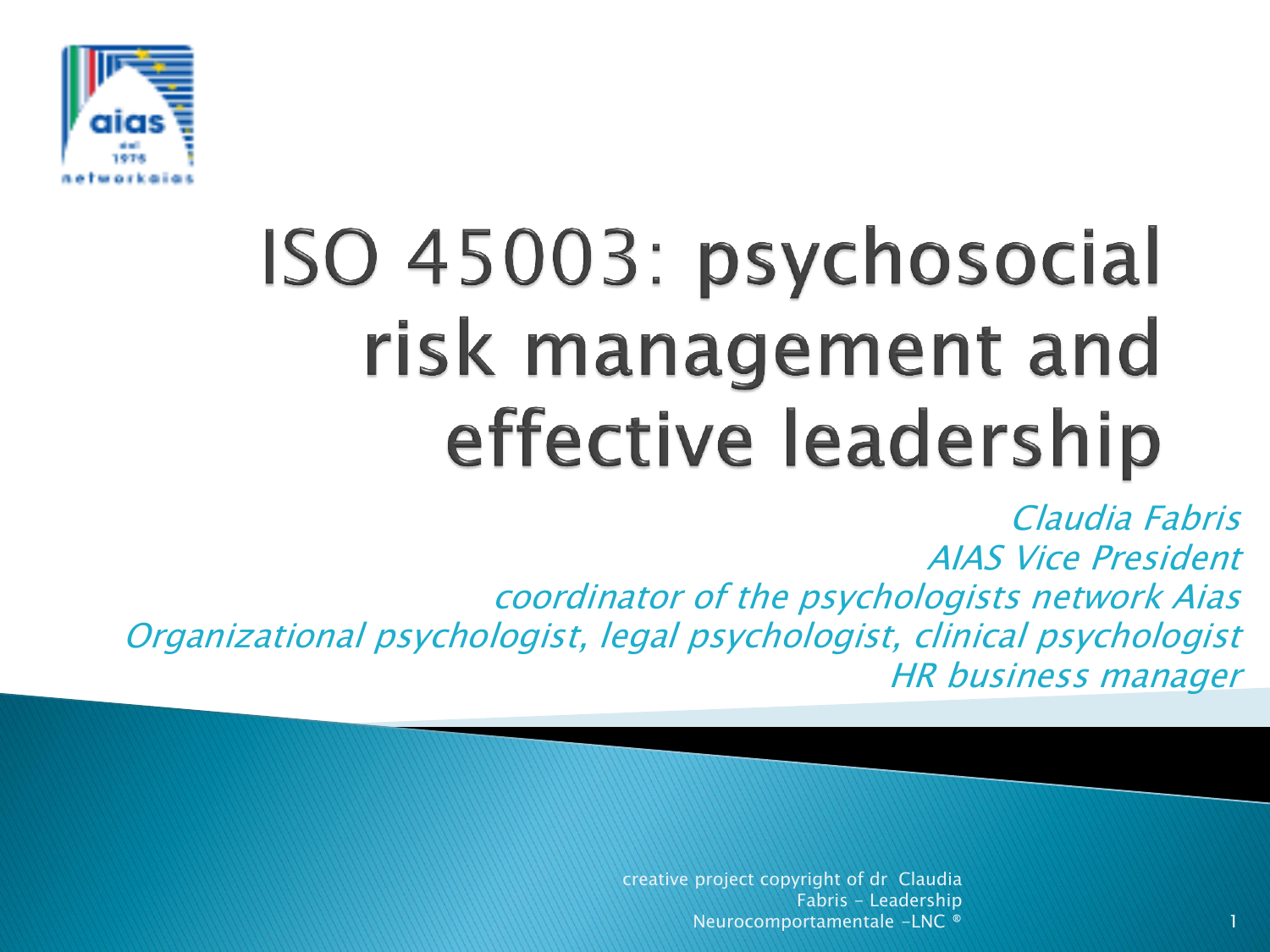#### Leadership role

- In this era we better understand the value and role of leadership and the ability to exercise it at all levels
- Global events highlight the power of political and economic leadership, the power to influence people's daily lives but also the power to influence the course of humanity and our planet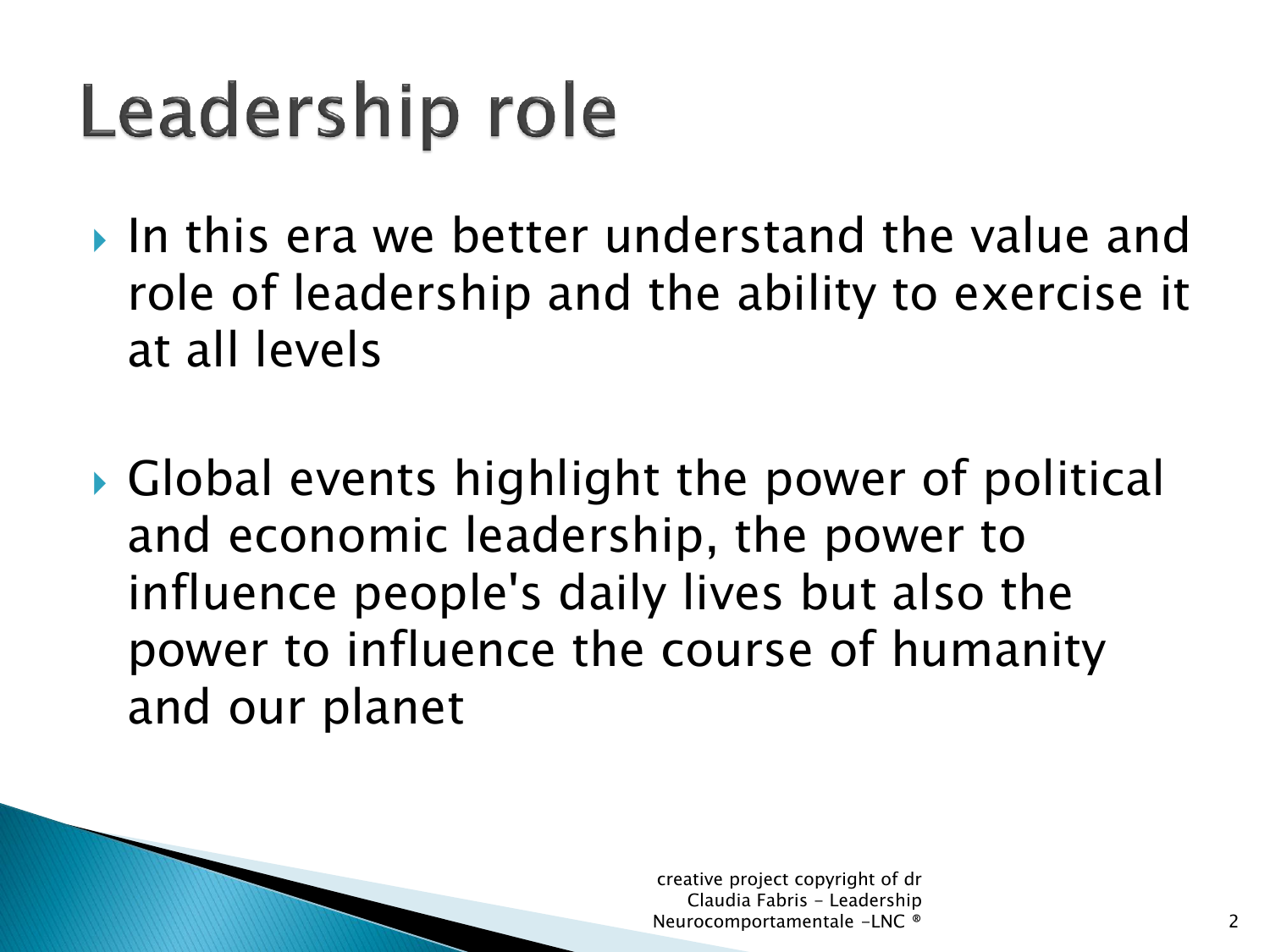- ▶ Leadership skills are often referred to as "softskills", as if to indicate secondary skills not based on actual scientific evidence
- **The unknown scientific nature of leadership** has often led to not understanding its value and not investing enough in developing this important management skill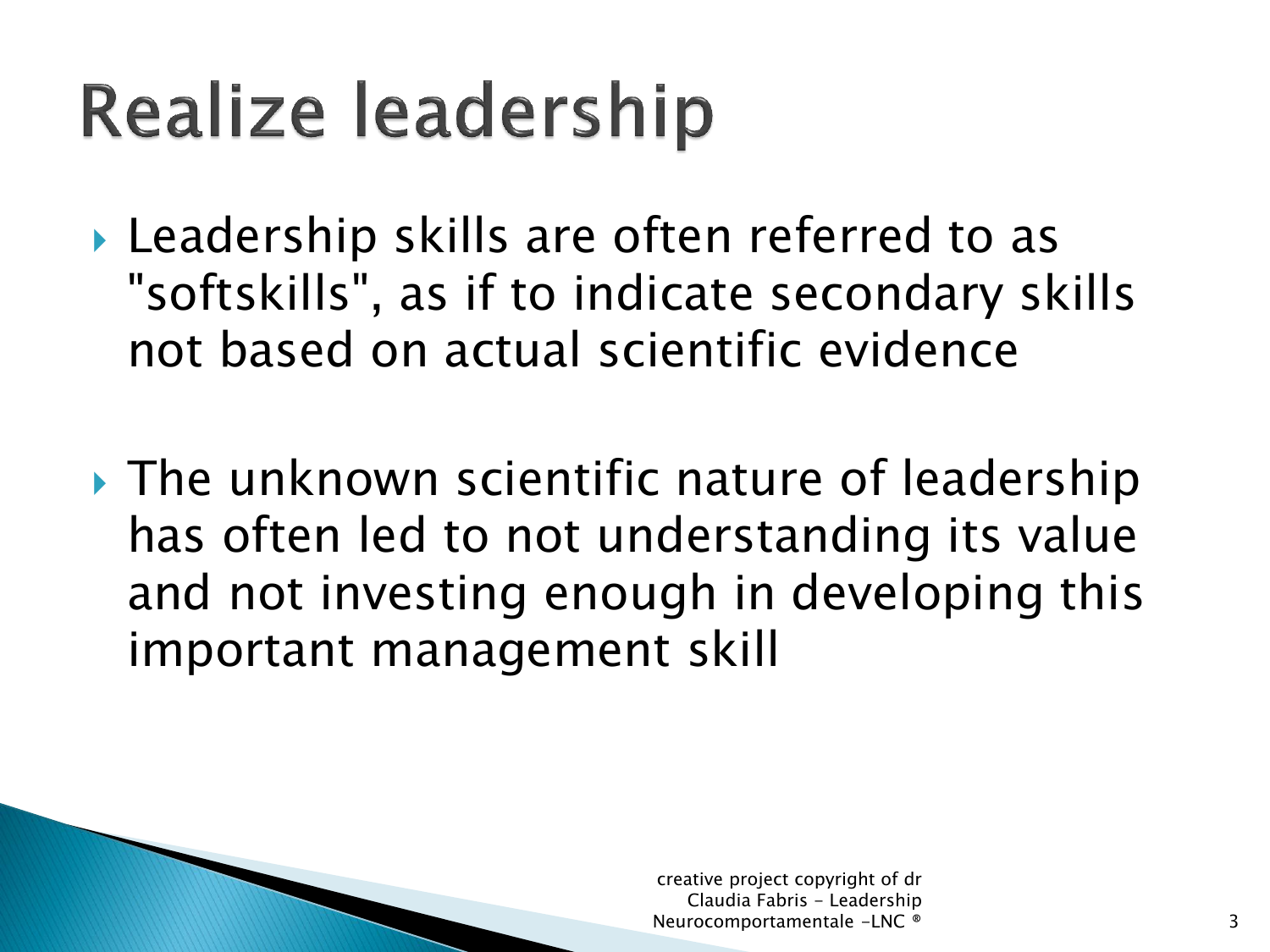Psychology specifies the scientific characteristics of leadership; psychology is the science that studies the psychophysiological aspects of leadership

Psychology helps us understand that investing in leadership development leads to tangible improvements in organizational effectiveness and efficiency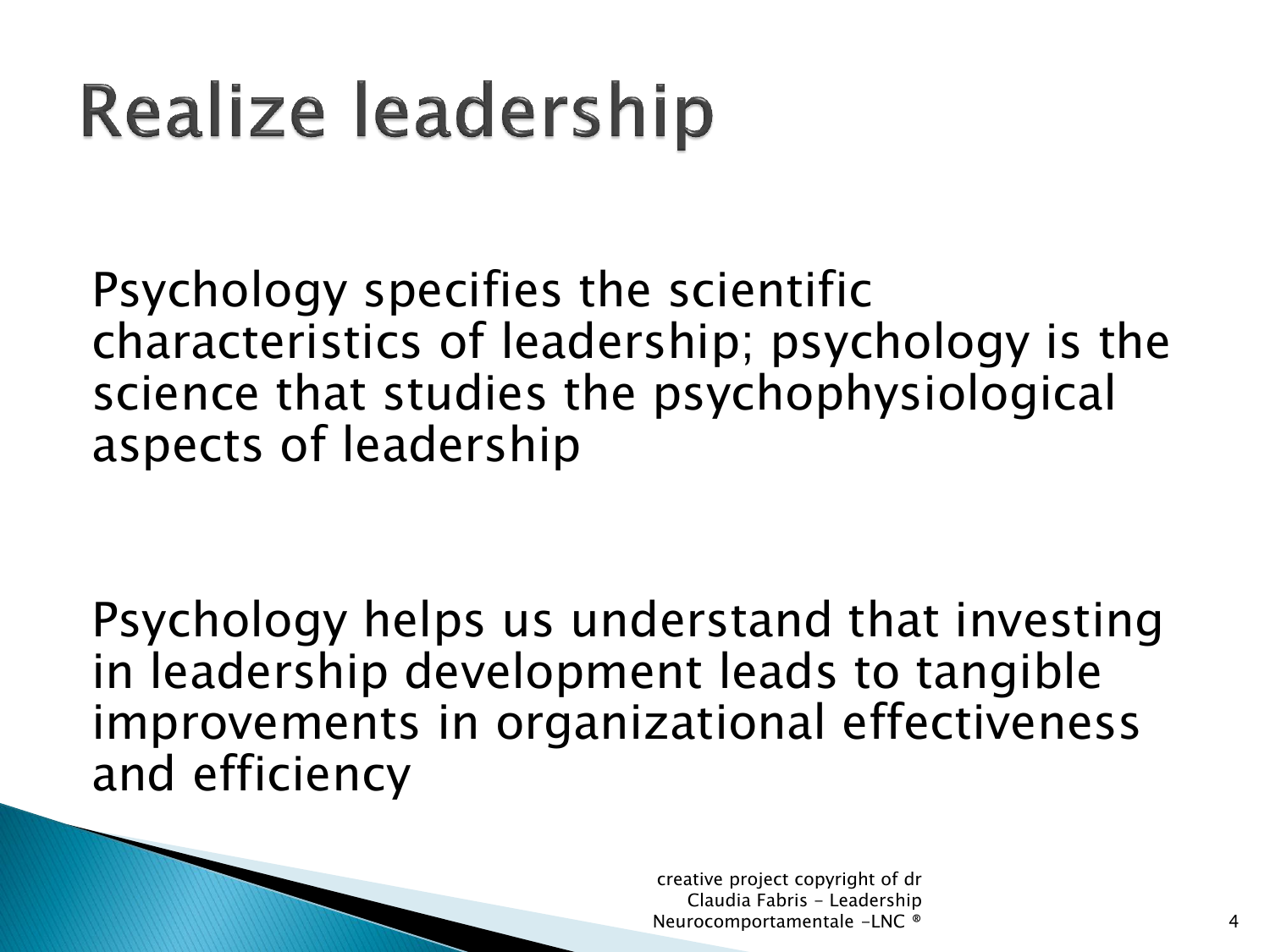- Many scientific studies have been conducted to understand which variables influence the behaviors manifested by executives, managers and bosses
- Many of these scientific studies have not always been taken into consideration despite offering indications for understanding the functioning of our mind and our social brain in interacting with others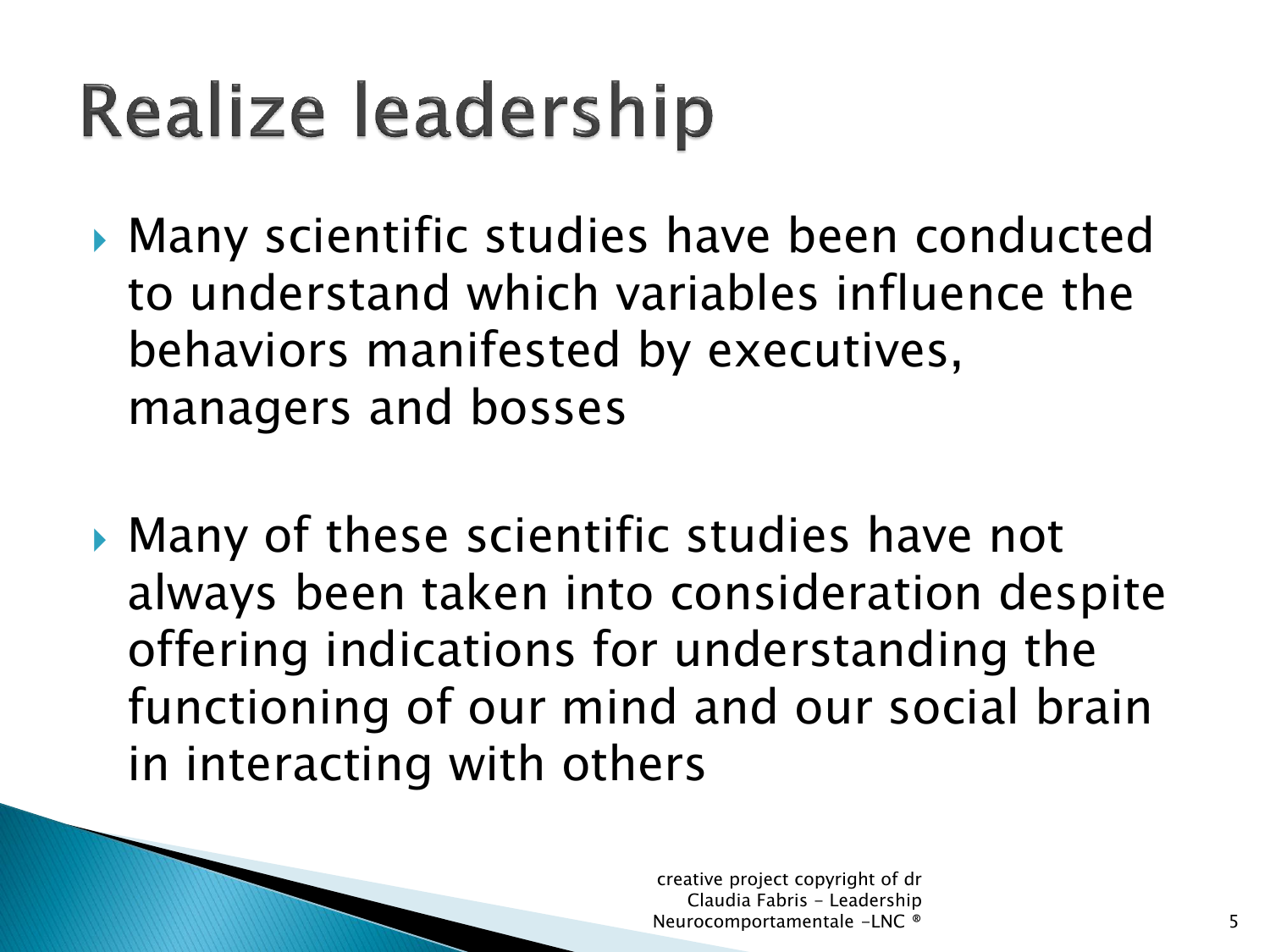Research in neuroscience and cognitive social neuroscience provides a clear key to understanding how the mind works, how it determines decisions and how it affects behaviors even in the workplace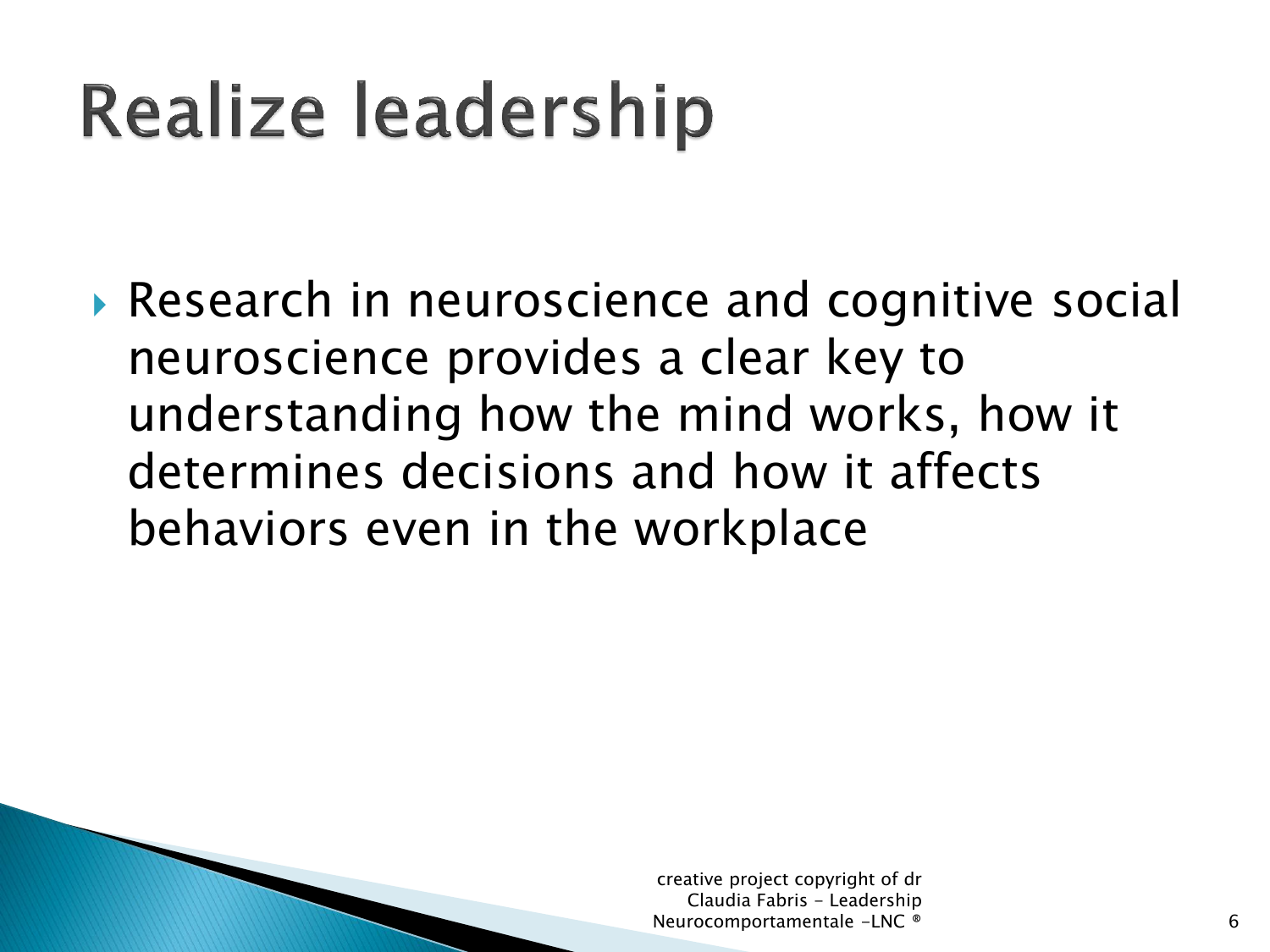Research relating to leadership in the neuroscientific field has investigated certain aspects with particular rigor

- Making decisions and problem solving
- Regulating emotions
- ▶ Collaborating with others
- ▶ Facilitating change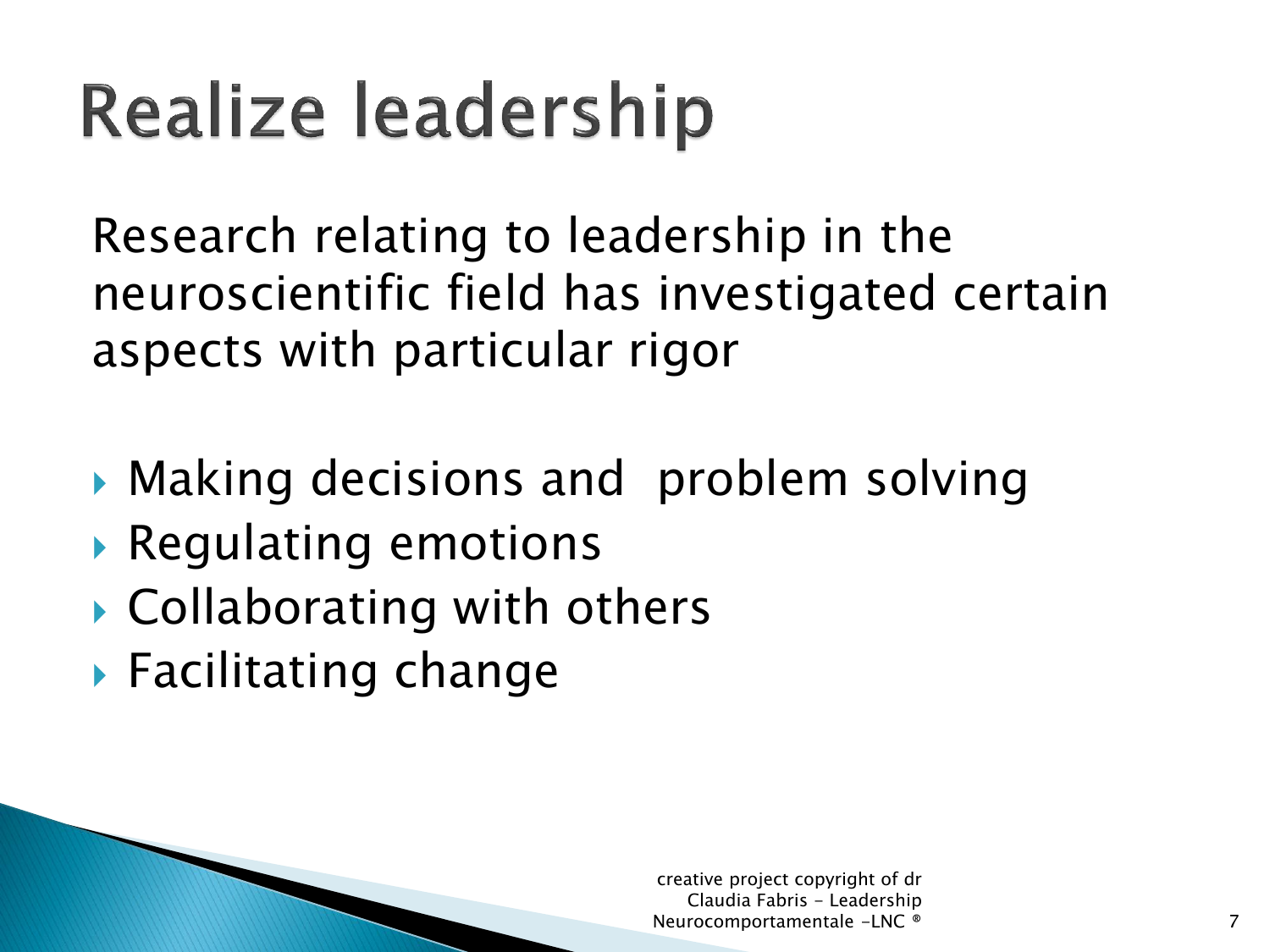#### ISO 45003 Standard targets

ISO 45003 is a guide for

▶ Psychosocial (Organizational) Risk Management

Wellness at Work

It is part of the Occupational Health and Safety management system (ISO 45001 / ISO 45002)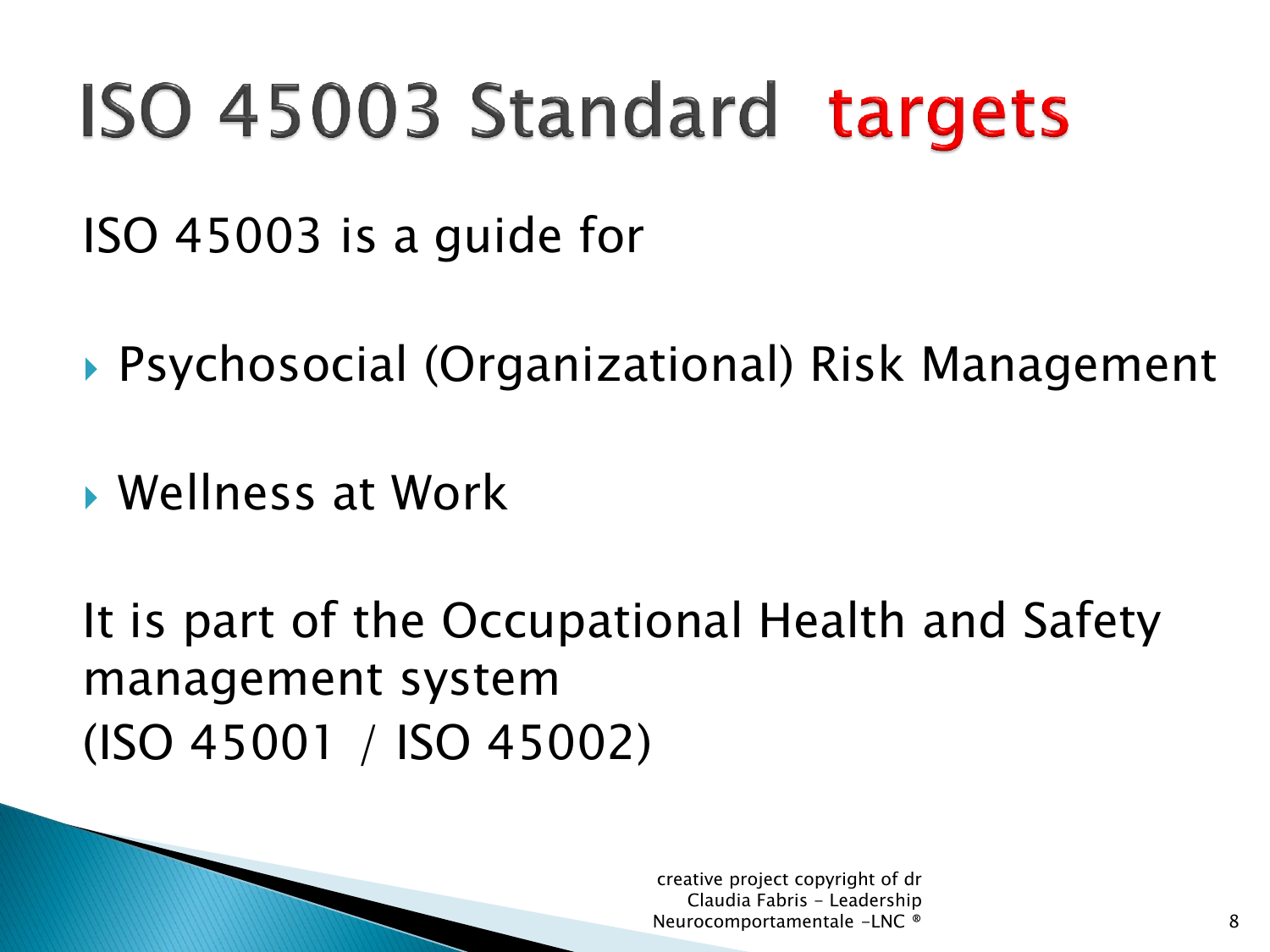### ISO 45003 Standard targets

- ISO 45001 identifies the organizational risk assessment process:
	- Understanding the organization and its context
	- Context analysis to evaluate opportunities as well as risks
	- Risk Based Thinking management
	- Organizational resilience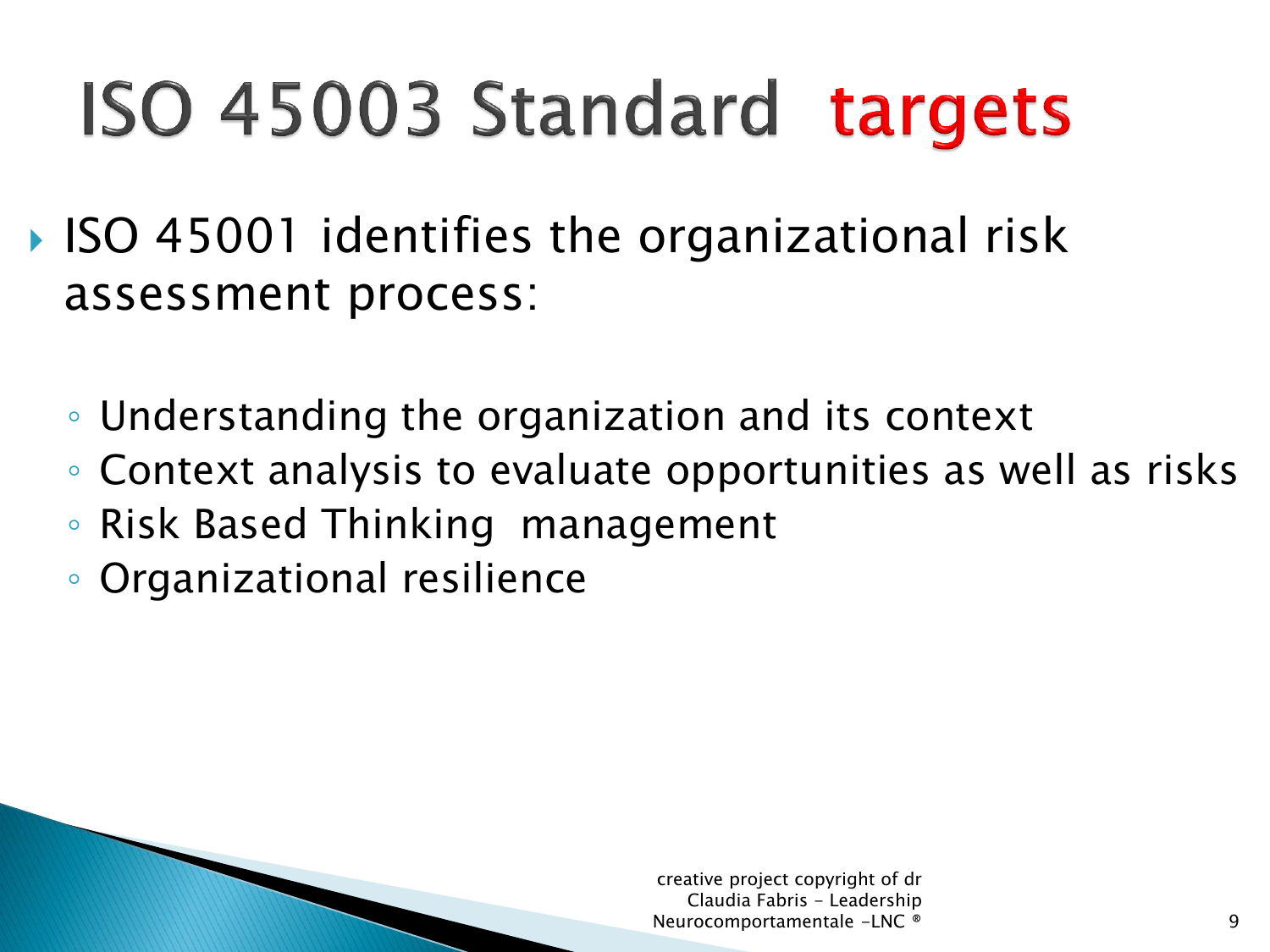## ISO 45003 Standard targets

- ISO 45001 promotes work wellness as a basis for organizational efficiency
- ▶ The leadership and responsibility role aims at making organizational choices to achieve strategic and turnover objectives
- Business objectives are achieved by increasing organizational efficiency through integrated occupational safety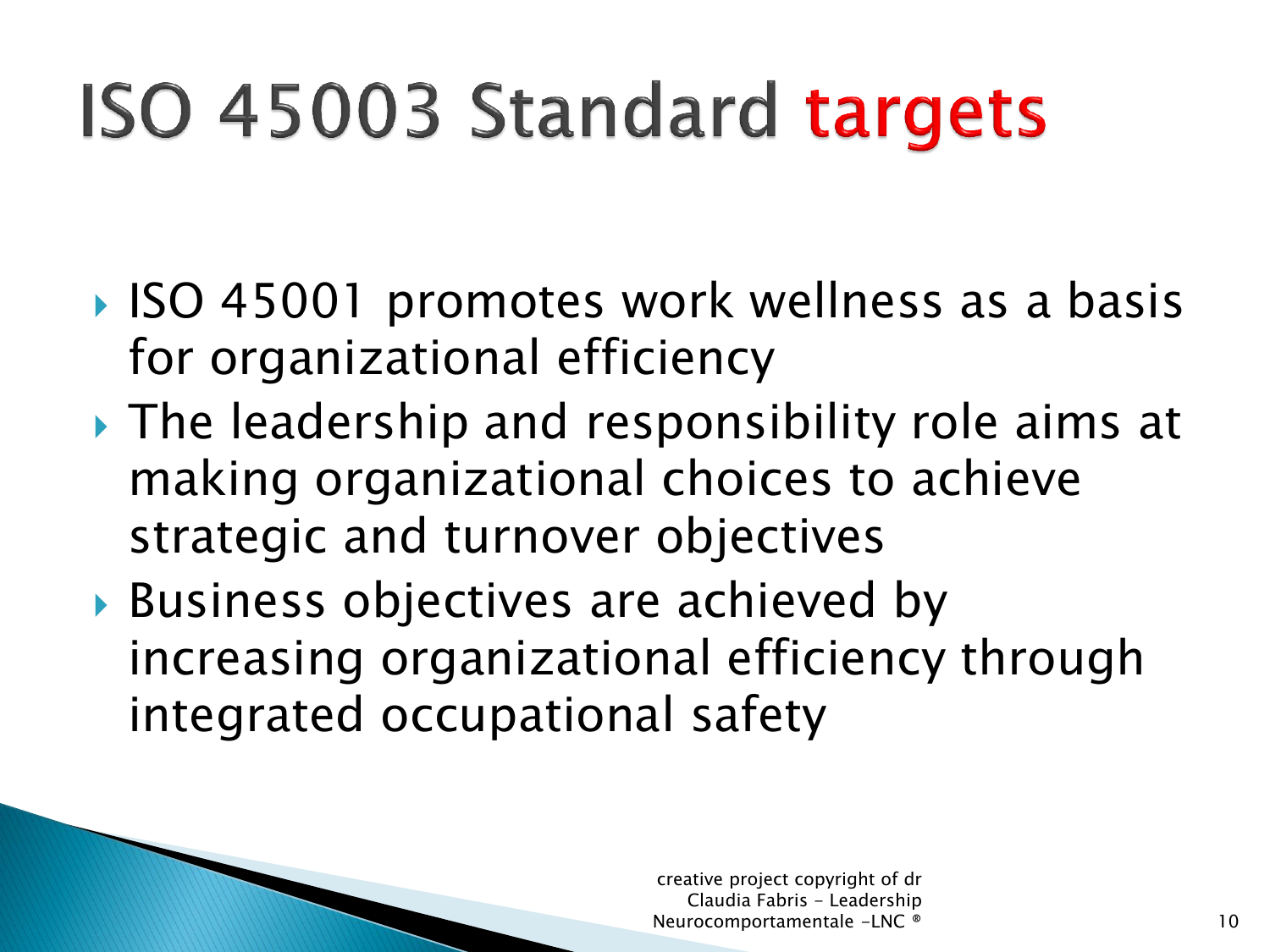#### ISO 45001 leadership

- ▶ Safety objectives contribute to increasing organizational efficiency and effectiveness, are integrated in strategic planning, in organizational processes, are found throughout the deming cycle and really impact on all company operations, creating wellness for people who contribute to build a healthy and rich organization
- ▶ Security objectives must be compatible with the guidelines and decisions of the company's strategic management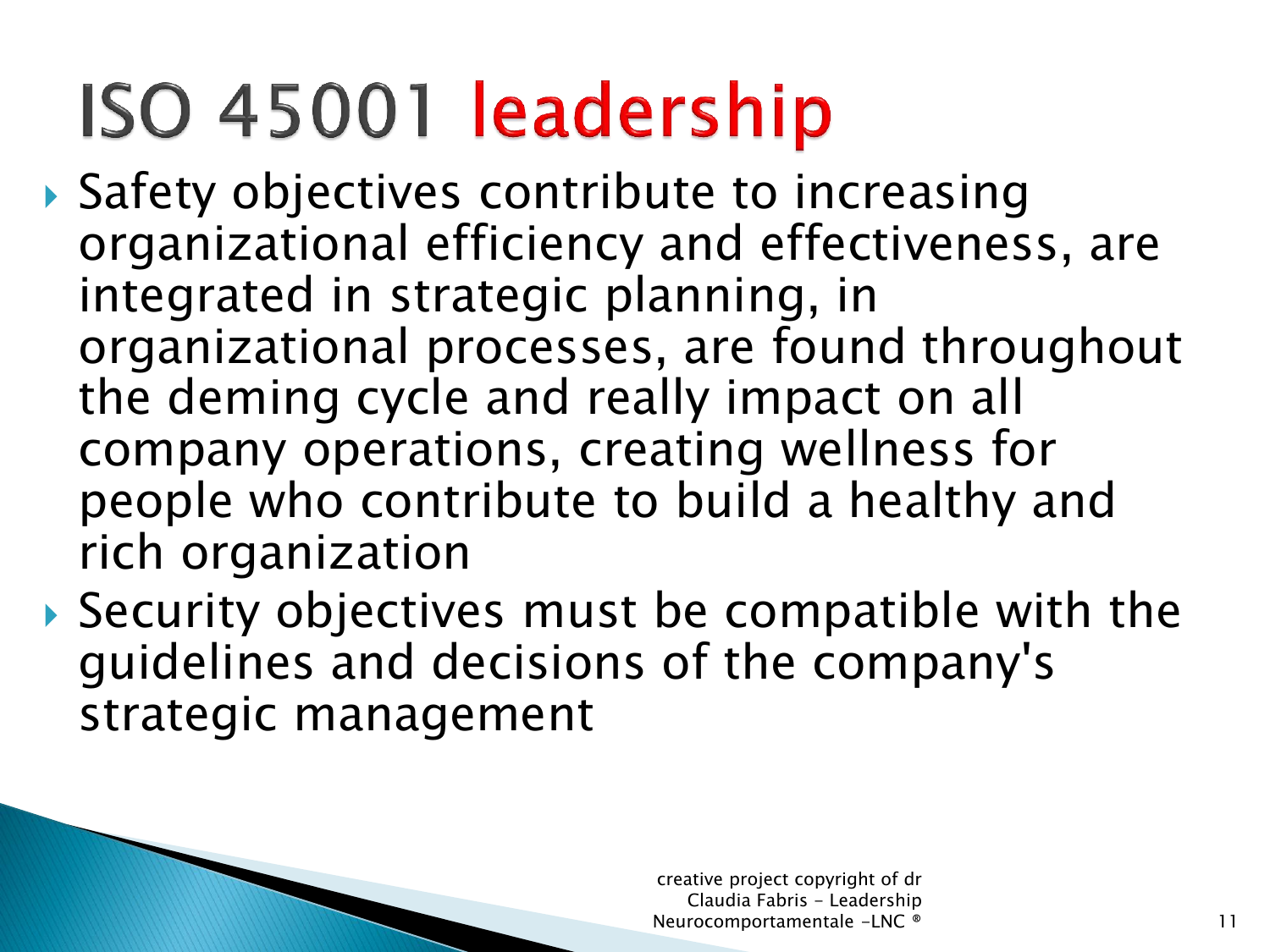## ISO 45001 leadership

 $Leadership = commitment$ 

- ▶ Consultation and participation of workers
- Performance evaluation and improvement require the definition of mechanisms, times, training, resources necessary to involve all workers in the processes of the organization's business system
- Leadership guides and supports people to contribute to the management system effectiveness for safety and business
- Leadership protects workers from reporting accidents, dangers, risks and opportunities retaliation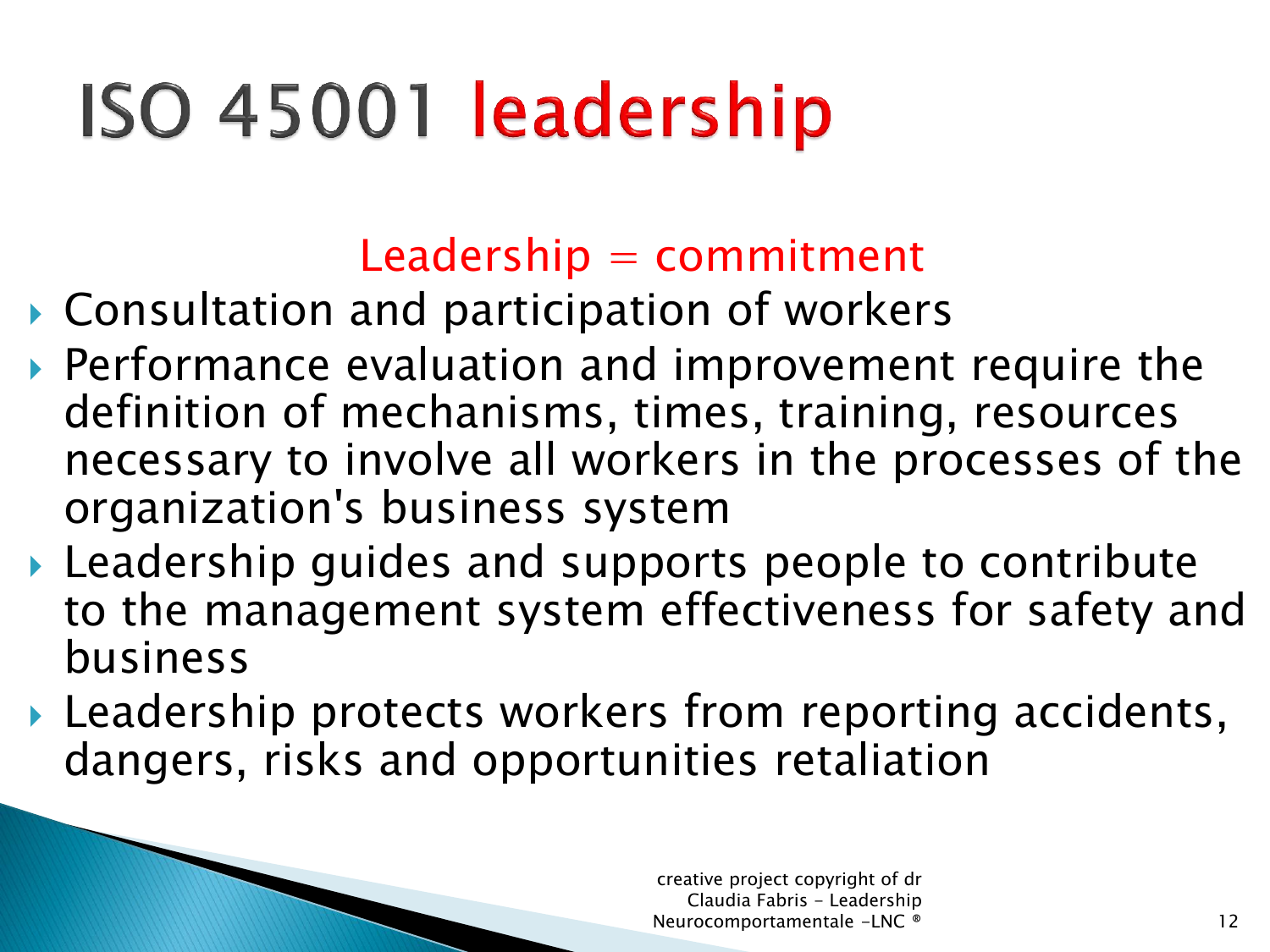# ISO 45003 leadership

#### $Leadership = commitment$

- Leadership develops, guides and promotes a culture in the organization which supports the expected results of the business-oriented safety management system
- It is through the people who work for the organization that we can achieve the proposed organizational results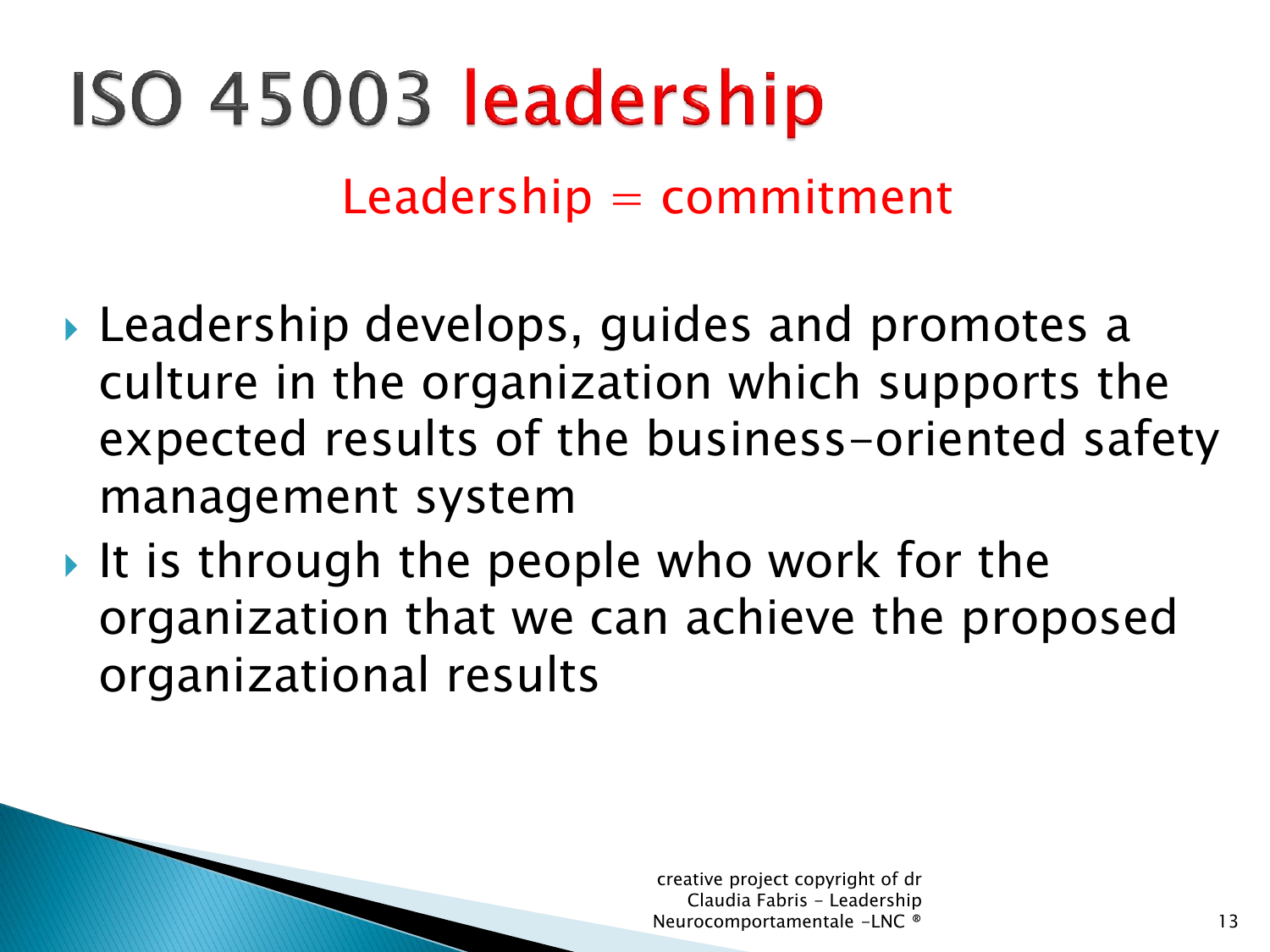#### ISO 45003 leadership

- ▶ Top managers choose a leadership style and an organizational structure based on the best achievement of organizational objectives, and recognize the safety objectives as opportunities that facilitate the achievement of this objective
- top managers are aware of the roles and responsibilities in managing psychosocial risks
- top managers strengthen the sustainability of psychosocial risk management by including it in strategic plans and existing reporting systems, processes and structures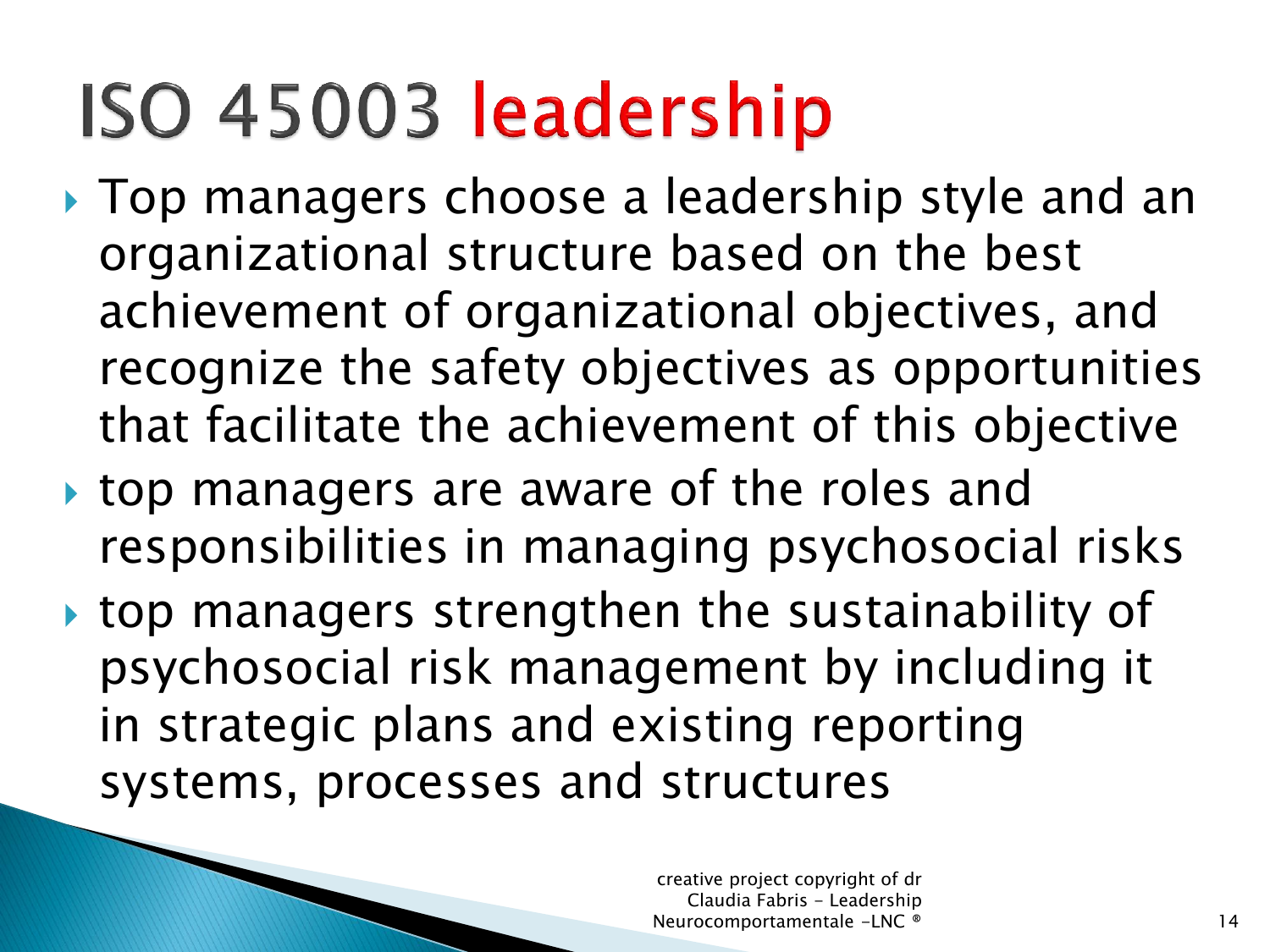#### ISO 45003 leadership

Top managers exercise leadership and can express managerial skills and commitment to implement an integrated system of strategic management processes of the organization that are really suitable for achieving the proposed organizational objectives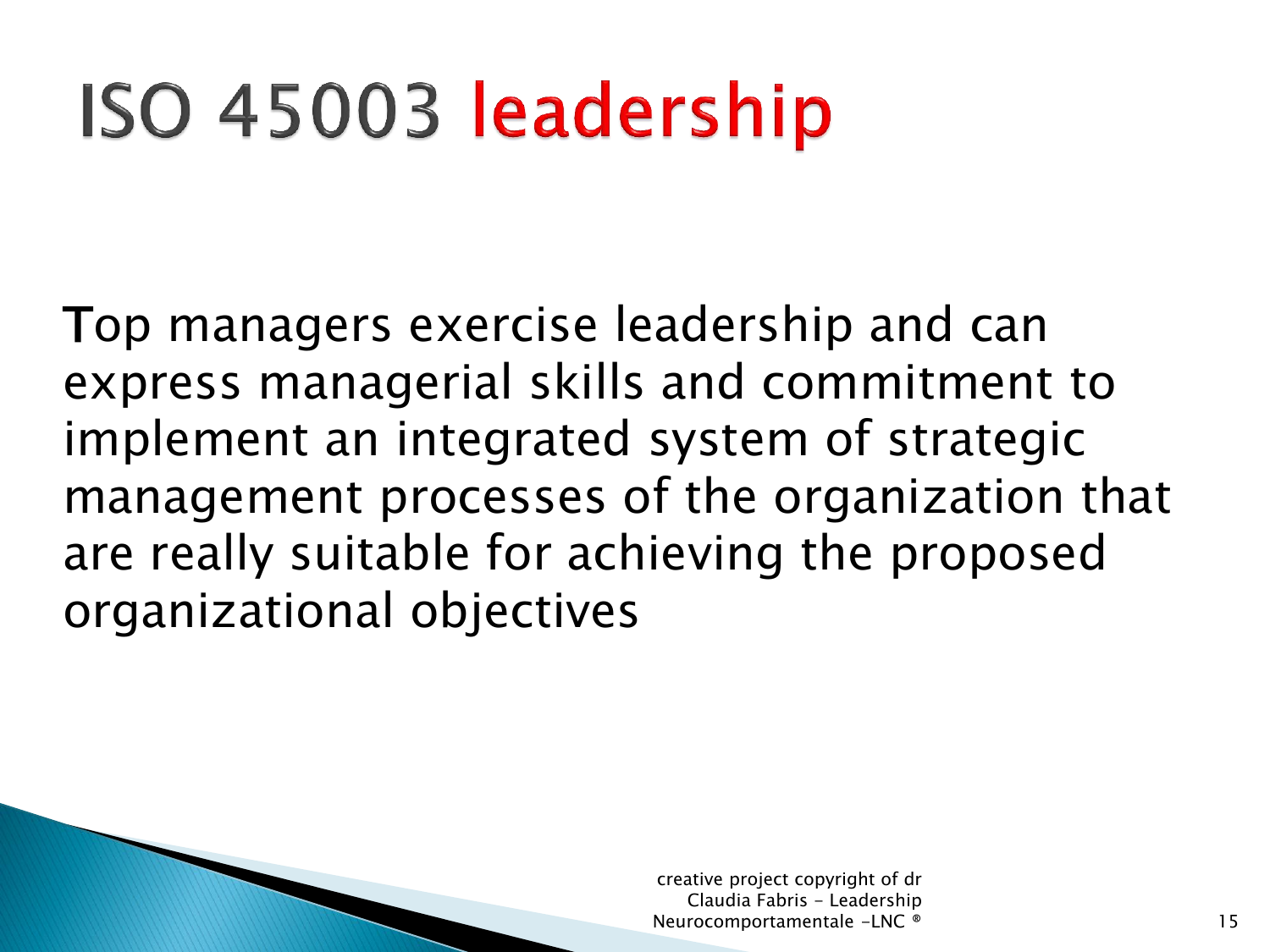#### ISO 45003 targets

 Psychosocial risks must be integrated into the broader business processes of the organization since they represent the opportunity to achieve higher efficiency and organizational resilience goals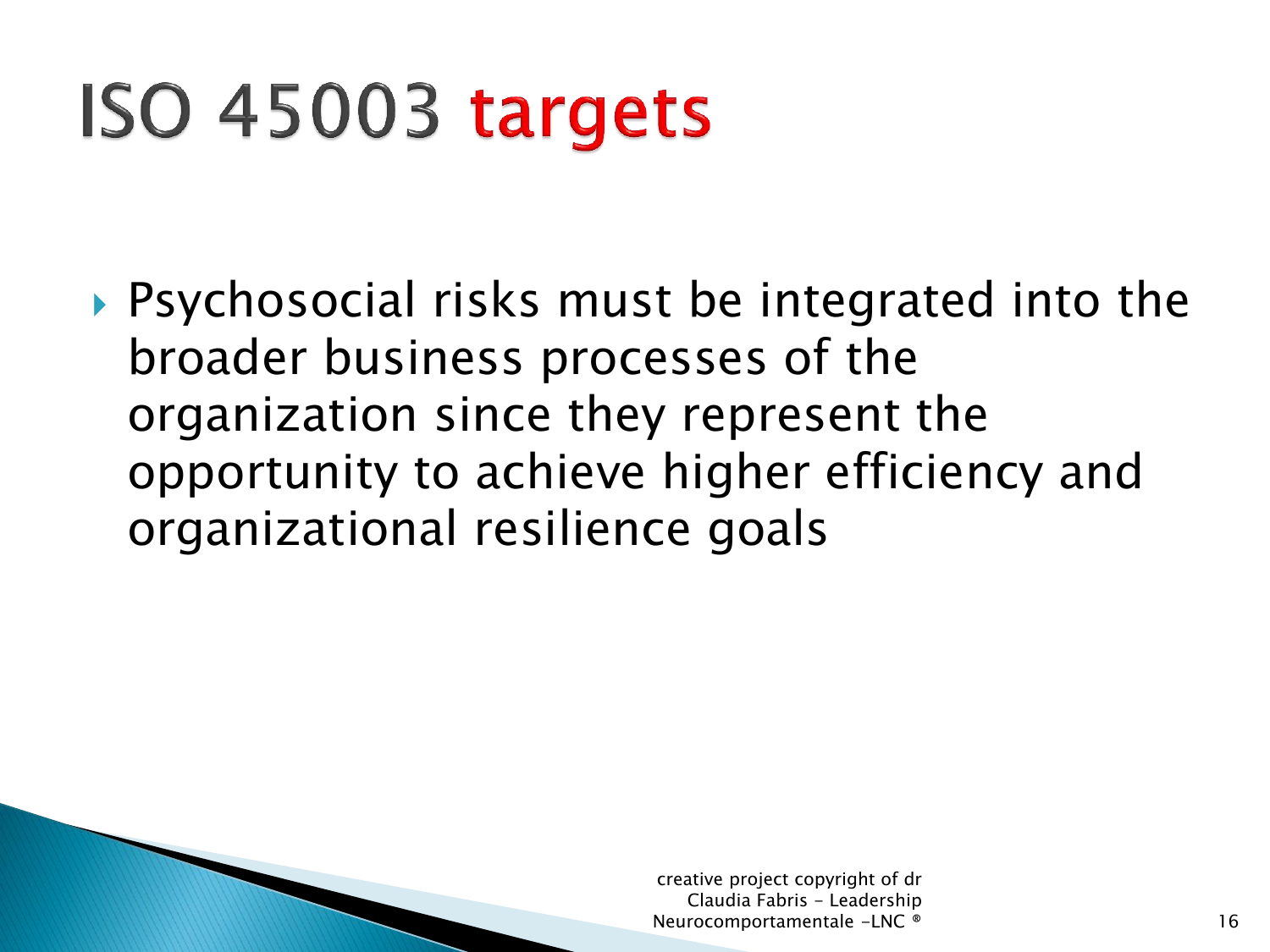### ISO 45003 targets

#### Psychosocial risks relate

- ▶ The organization of work
- ▶ The social factors of work
- Aspects of work environment:
	- dangerous equipment
	- dangerous activities

#### Wellness at work

- satisfaction of the physical, mental, social and cognitive needs and expectations of workers in relation to their work
- Wellness at work can also contribute to the quality of life outside the work period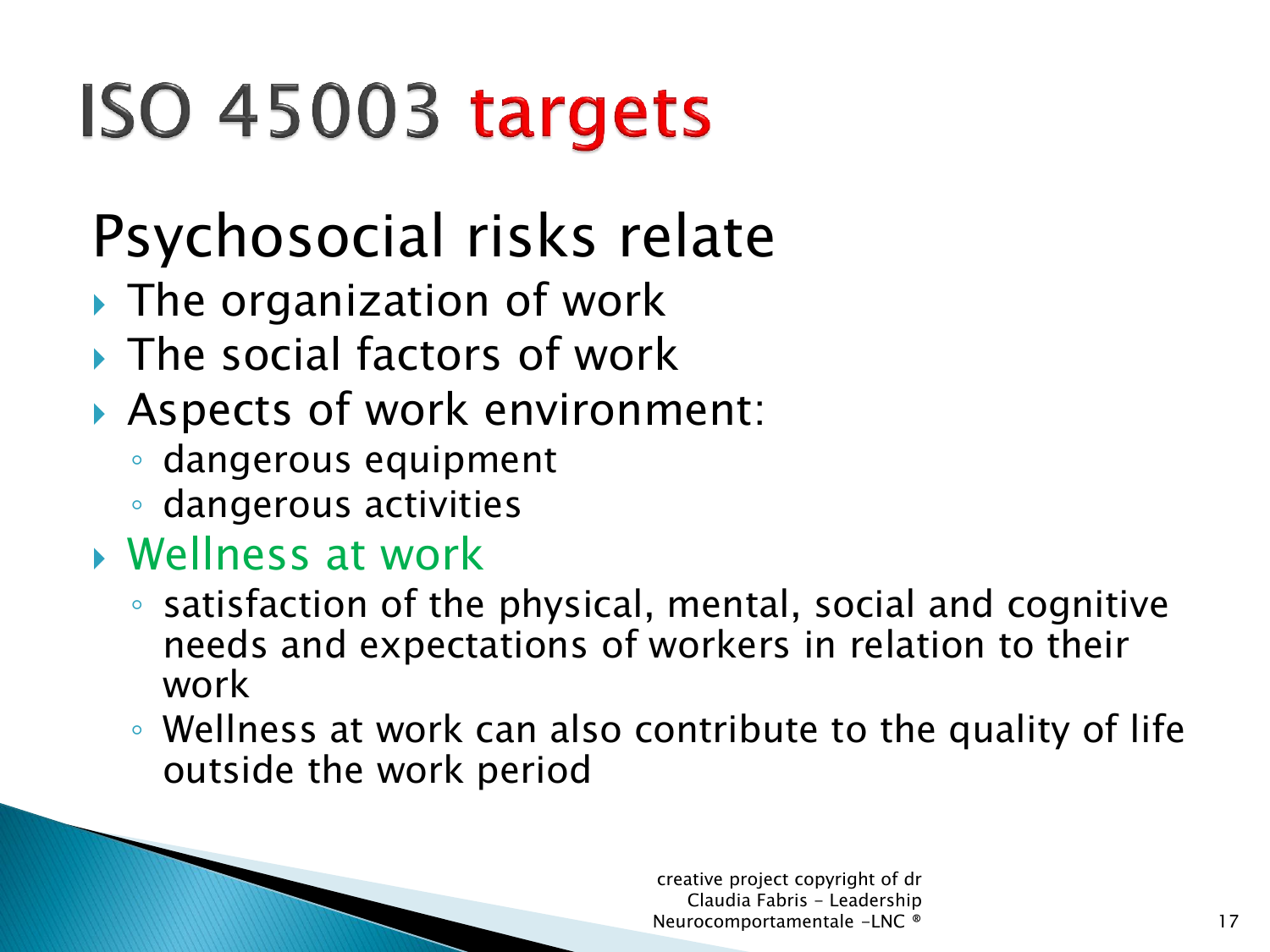#### ISO 45003 targets

**Effective psychosocial risk management is** opportunity

The management of psychosocial risks can lead to positive results for the organization also thanks to greater job satisfaction that increases commitment and motivation to work with a positive impact on company productivity levels. The benefits also depend on better employee involvement, greater productivity, a greater propensity for innovation and organizational sustainability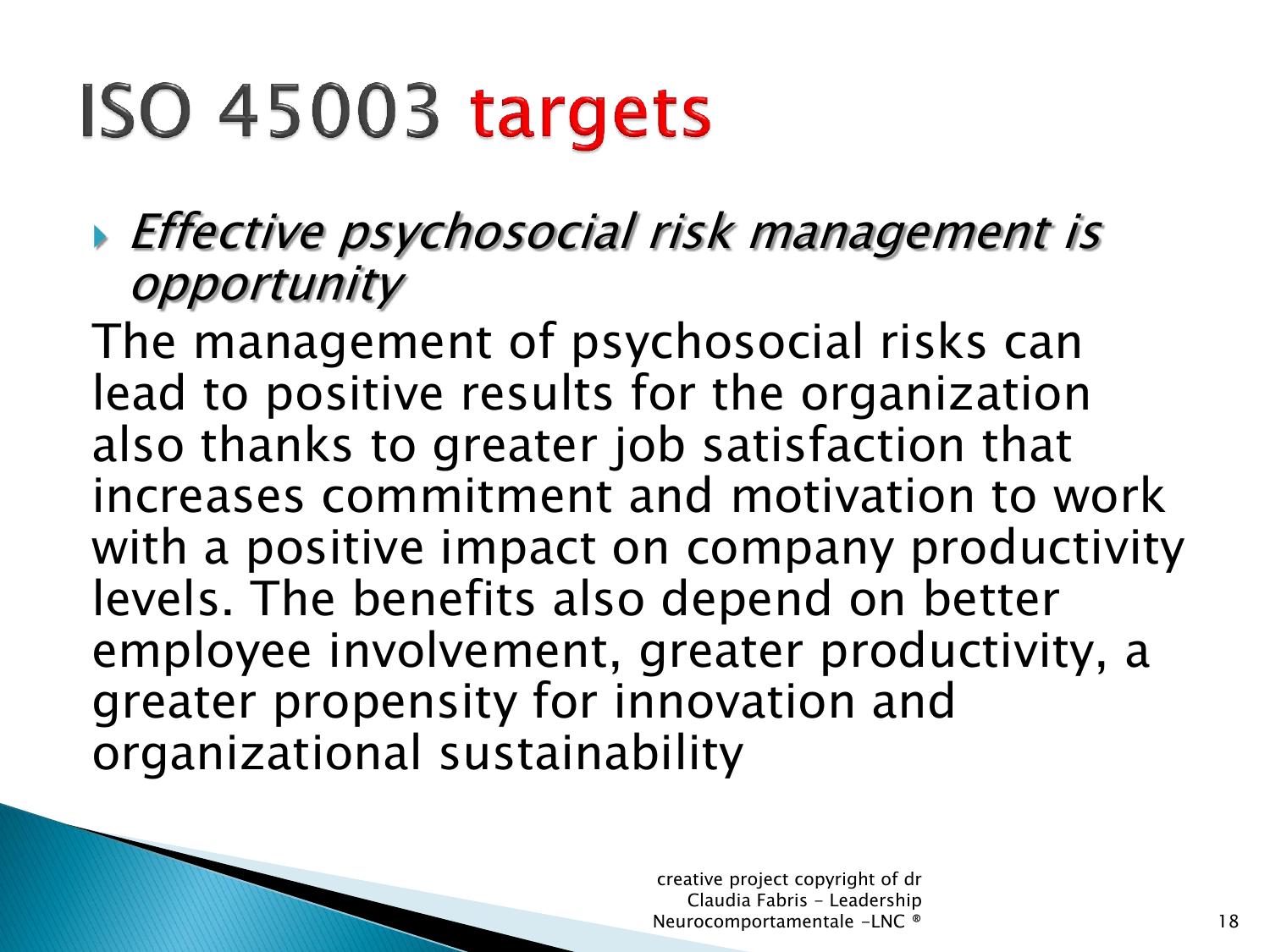High Level Structure , the common structure to all the new ISO standards to achieve the best integration between multiple systems

enhances 3 elements

- Safety
- ▶ Organizational context
- **Leadership**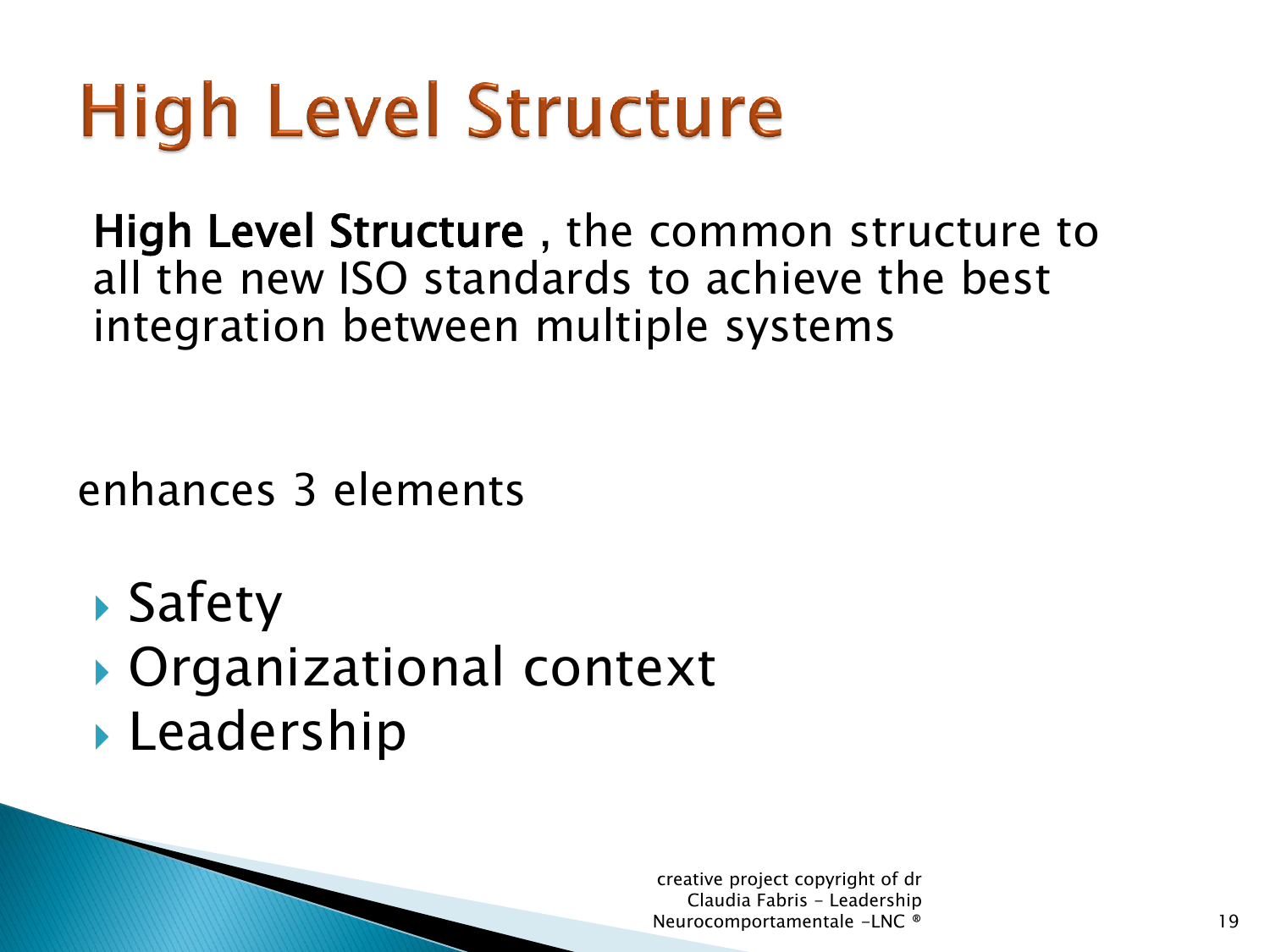- Safety understood as an approach to the organization based on risk-based thinking and not on simple preventive actions, more value for the human factor and psychosocial risks, well-being, health
- ▶ Organizational context: definition of the internal and external context, of the needs and expectations of the interested parties, identification of the critical success factors of the organization, approach to processes from a system perspective animated by knowledgeable and competent people
- Leadership: achieved by top management who express management skills and commitment to implement an integrated system of strategic management processes for the organization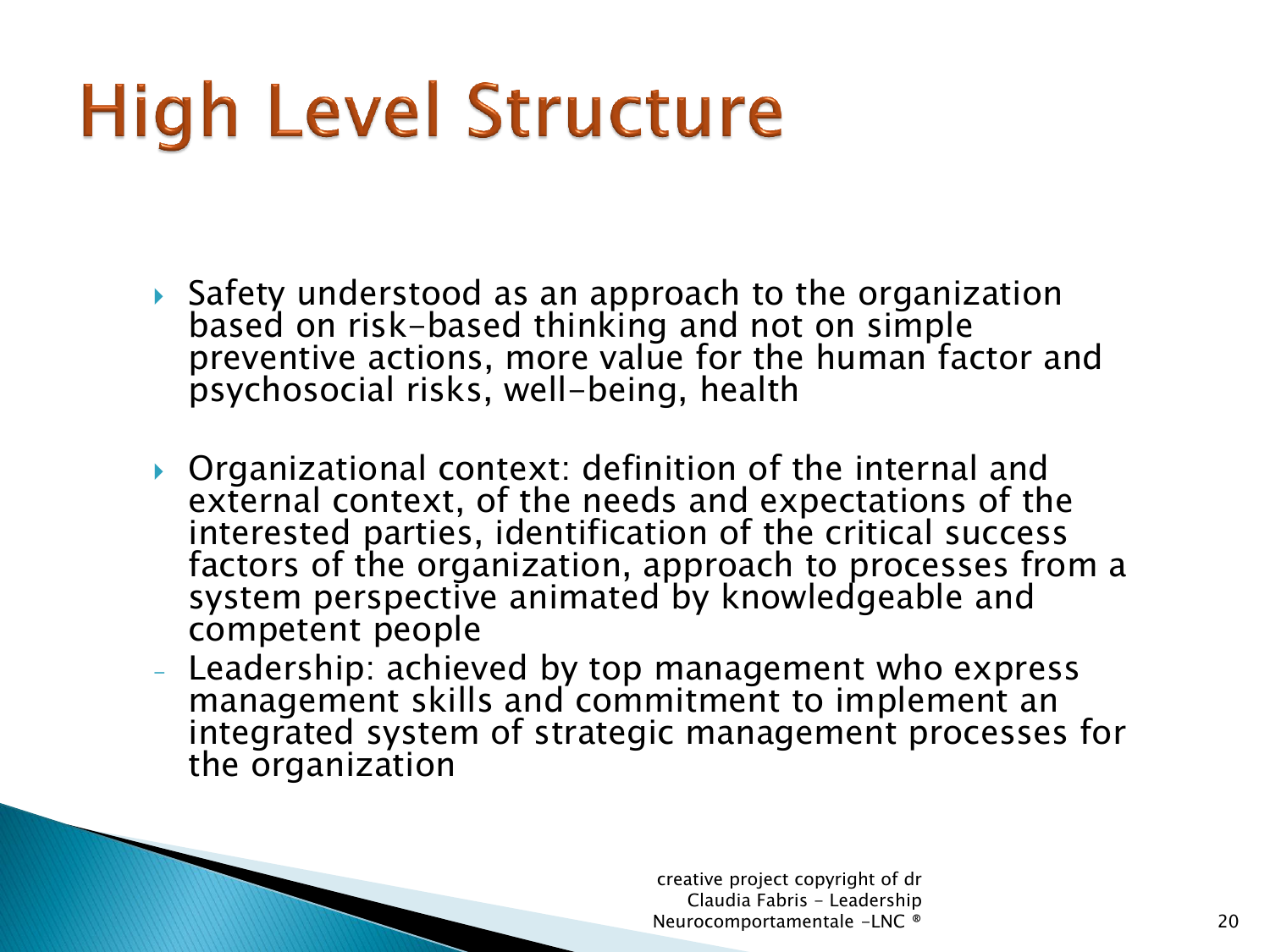#### Leadership

#### means

Involvement and responsibility of senior management and top management for every aspect relating to the organization and management of the company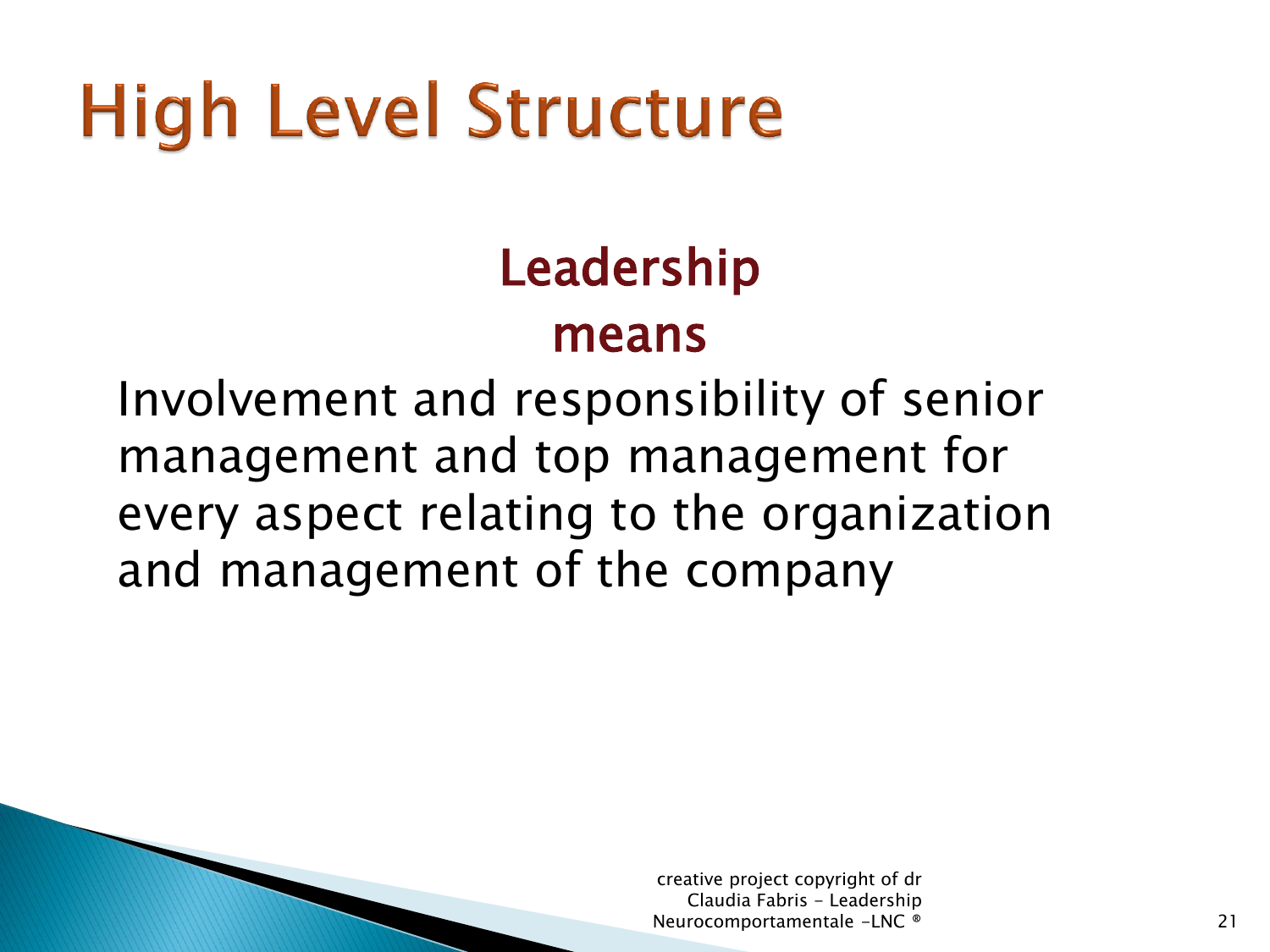#### Leadership

- ▶ Top management must develop skills for:
- $\vee$  Leadership and responsibility
- $\rightarrow$  identify and implement a management system in concert with the strategic management processes
- ▶ Ensure that the management system achieves the expected results and places the necessary resources
- $\checkmark$  communicate the importance of the management system
- **increase employee awareness and involvement**